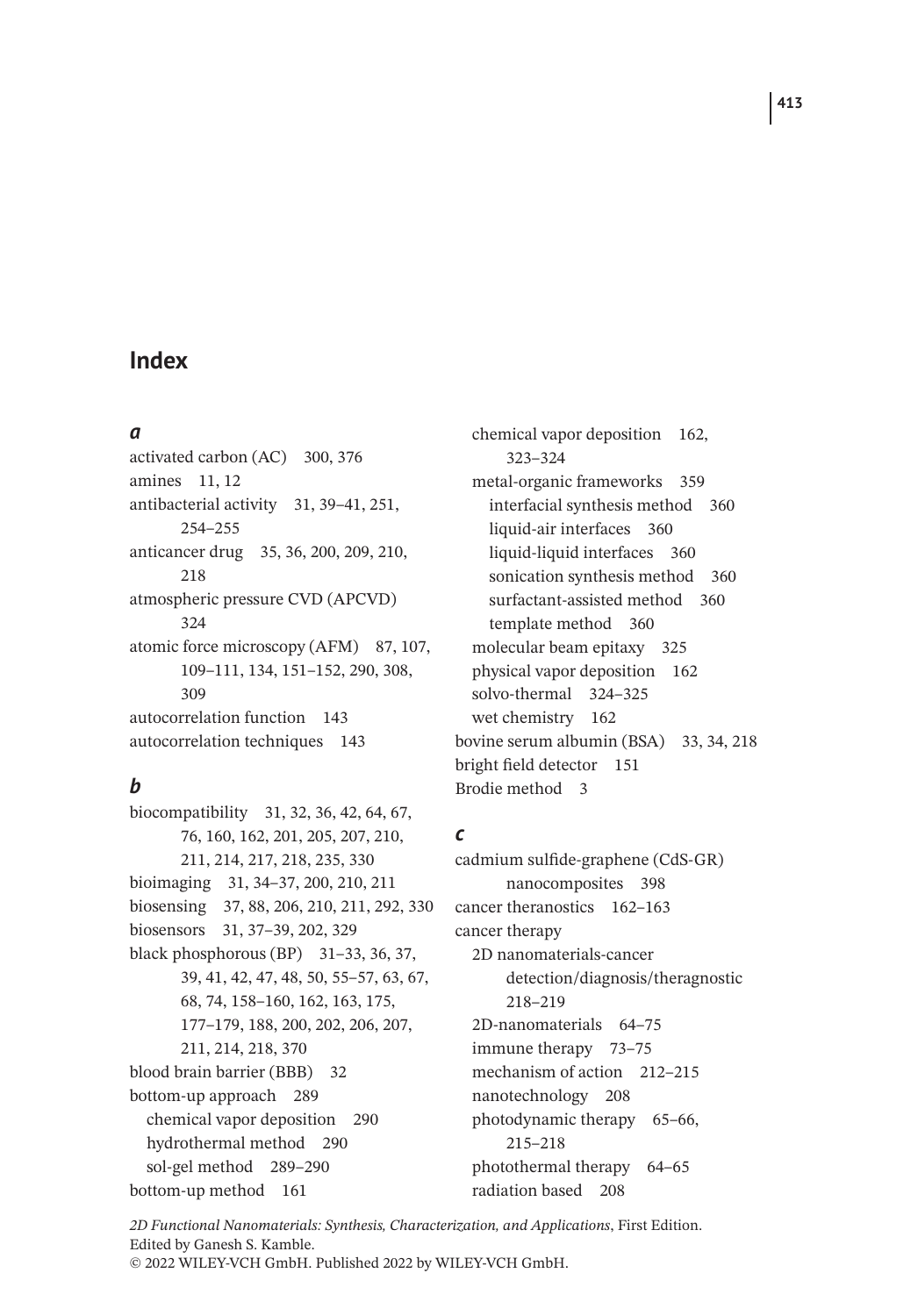cancer therapy (*contd*.) radiotherapy 68–70 sonodynamic therapy 70–73 cancer treatment 64, 68, 71, 73, 75, 76, 158, 163, 199, 202, 208, 209, 214, 215, 216 capping reagents 361 carbon black (CB) 304, 305, 337, 385, 388, 398, 399 carbon dioxide  $(CO_2)$  88, 90, 94, 272, 276, 293, 335–337, 384, 385–391, 395 carbon nanotube 202, 329, 378, 291 carbon-based electrode materials 300 carbonitrides (MXenes) 63, 202, 206 carbonylated CMGs 9 carbonyls 3, 4, 5, 8, 9, 12, 13 carboxylated CMGs 2, 3, 6–15 carboxypeptidase Y (CPY) 37 carrier mobility 49, 55, 178, 179, 182, 184, 203, 288, 292, 339, 373 carrier transportation-separation 338–339 catalysts 97, 101, 208, 269, 336, 339, 340, 371, 384, 385, 389, 392, 398 cathode 97, 265–267, 270, 335–336, 338, 339, 346, 375, 376, 389 characterization techniques optical techniques 141–144 atomic force microscopy 151–152 dynamic light scattering 141–144 electron microscopy 147–151 IR and Raman spectroscopy 145–146 Kelvin Probe Force Microscopy 152 NMR spectroscopy 145 optical spectroscopy 144–145 scanning electron microscopy 147–149 scanning transmission electron microscopy 150–151 scanning tunneling microscopy 151 transmission electron microscopy 149–150 X-ray techniques 152–153

XPS techniques 146–147 chemical exfoliation 100, 128, 130, 322–323, 358, 359, 377 chemical vapor deposition (CVD) method 6, 48, 53–55, 100, 101–102, 128, 162, 181, 203, 290, 303, 304, 323–324, 341, 373, 383 chemically modified graphenes (CMGs) 2, 3, 6, 7, 9, 10–15 application 13–15 chemotherapy 63–65, 68, 158, 162, 199, 200, 209–212, 214, 215, 330 chlorine e6 (Ce6) 32, 67, 68, 211, 218 co-precipitation 22, 23, 267, 268 coercive field  $(E_r)$  value 260 conductivity 39 high electrical conductivity 37, 50, 201, 219, 303, 306, 339, 375 thermal conductivity 107, 108, 127, 130, 137, 203, 288, 321, 341 conventional supercapacitors 303 converse piezoelectric coefficient 258–260 converse piezoelectric effect 257, 258 crystallinity 22, 130, 208, 292, 321, 325, 337, 340, 343, 346

# *d*

2D dichalcogenides 317–330 application biomedical 330 optoelectronics 327–329 photocatalysis 329 sensors 329 spintronics 329 atomic structure 317 modification of properties 325–327 properties 318–321 synthesis methods 321–325 defectinduced band 146 derivative thermos-gravimetry (DTG) 271–274 detectivity (*D*\*) 52 2D graphene sheets 102, 298 dipping and dryingstrategy 306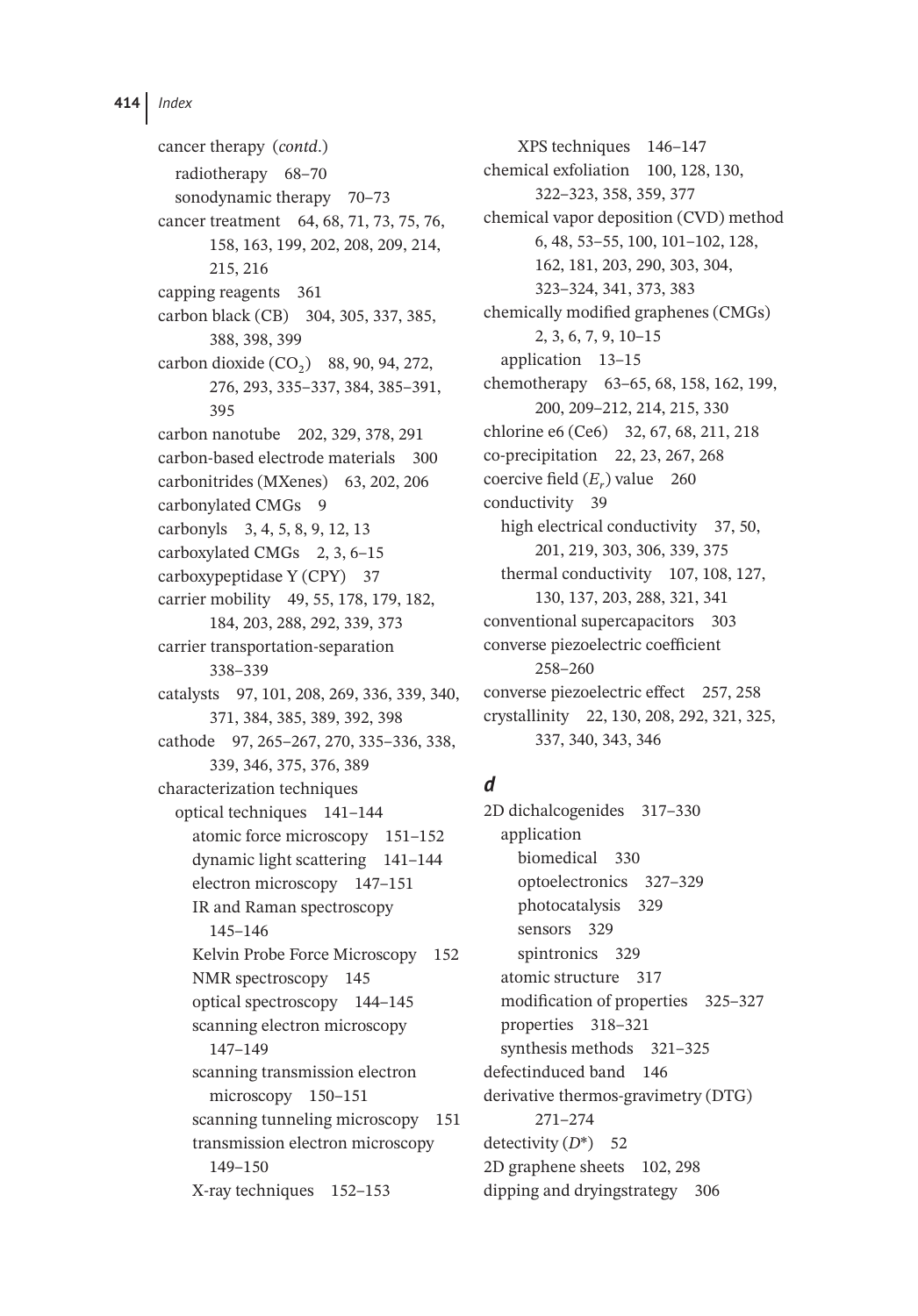direct piezoelectric coefficients 257 direct piezoelectric effect 257 dispersion 24, 39, 53, 87, 96, 100, 105, 125, 128–130, 133, 136, 161, 177, 187, 287, 322, 341, 342, 343, 393 2D materials 1 2D transition metal dichalcogenides 183–184 definition 175–176 electronic band structure 176–178 electronic industry 176–178 electronic transport properties 178–179 electronics applications 176 field-effect transistors 180–184 nonvolatile resistive memories 184–189 ongraphene and its derivatives 185–187 preliminary reports 175 resistive switching memories 187–189 2D nanomaterials 31, 200 application 163 field-effect transistors 373 gas sensors 373–374 lithium-ion batteries 374 lithium-ion batteries anodes 374–375 lithium-ion batteries cathodes 375–376 photodetectors 371 phototransistors 371–372 p–n junction photodetectors 372–373 applications of 291–294 black phosphorus 206–208 carbonitrides 206 challenges 294 characterization techniques for 290–291 classification 202–208 grapheme doping and surface modifications 378–379 gas sensors 379

insupercapacitors 376–377 nanocomposites 377–378 graphene 202–203 current collector 376 layered double hydroxides 205 mode of action of 212–215 photocatalytic study of 293–294 synthesis methods 160–162 transition metal dichalcogenides 203–205 types 158–160 2D transition metal dichalcogenides (TMDCs) 141, 144, 158, 176–179, 181, 183–185, 318, 321–326, 327, 329, 330, 397 2D transition metal dichalcogenides (TMDs) 49, 218, 397 Doppler's effect 143 double layer capacitance 298 Doxorubicin 35–37, 209, 330 drug/gene delivery 31, 34–37, 202 Dynamic Light Scattering (DLS) 141–144

## *e*

elastic scattering 111, 142, 145, 147, 149 electric double layered capacitors (EDLCs) 300, 377 electrical properties 90, 103, 105, 107, 130, 152, 202, 203, 219, 262, 278–281, 319, 325, 370 electrochemical energy 297, 374 electrochemical exfoliation 322 electrochemically synthesized GO (EGO) 6 electrolyte 6, 144, 186, 188, 265–267, 269, 270, 278, 294, 298, 300, 304–306, 322, 335–340, 346, 349, 375–377, 379, 384, 389 electron-hole pair 48, 50, 56, 107, 108, 329, 335–339, 371, 372, 384, 388, 392, 394, 396, 397 electrorheological fluids (ERFs) 14 emulsion polymers 127 energy applications 291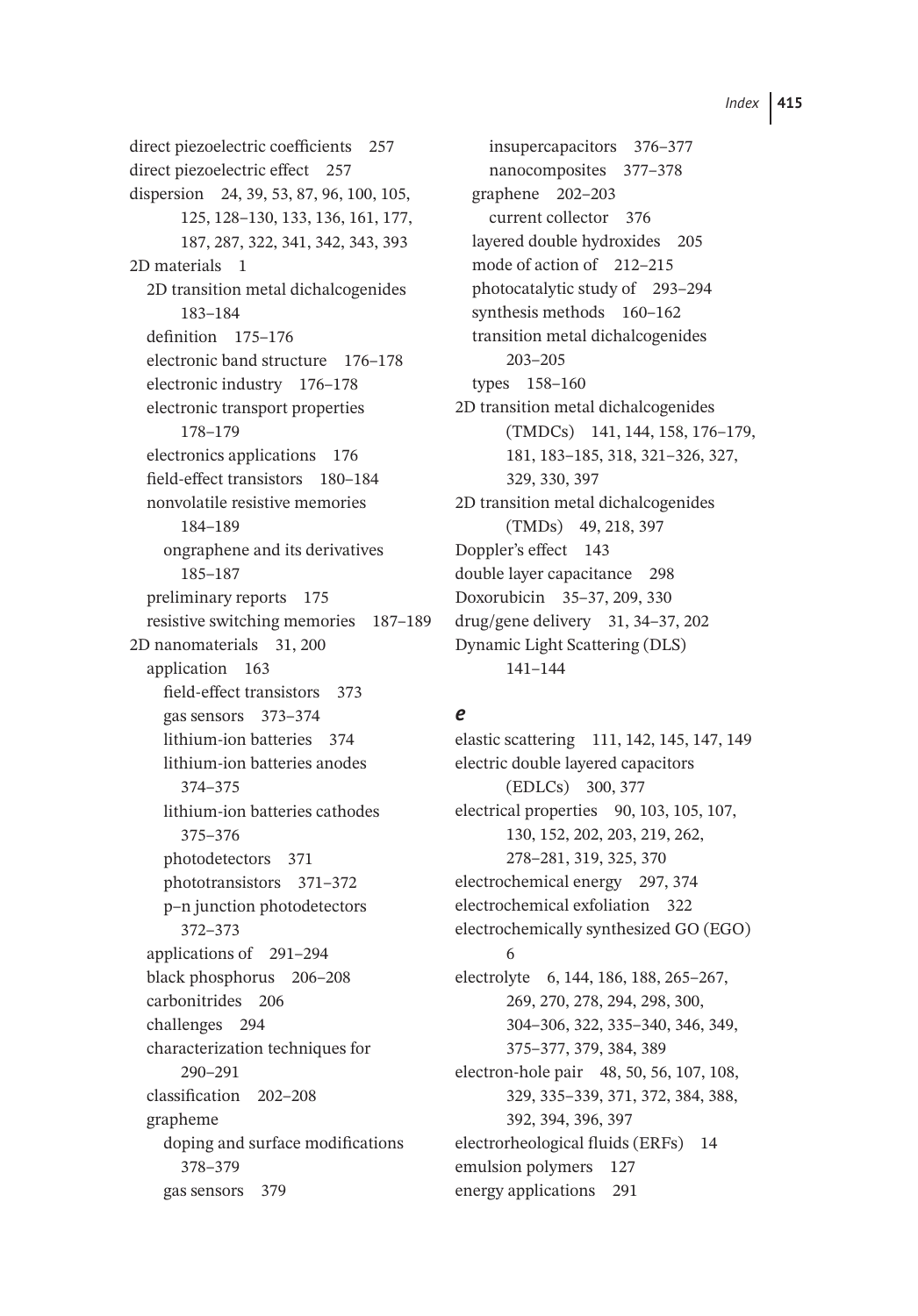Energy Dispersive X-ray Spectroscopy (EDX) method 149, 253, 254 energy storage devices (ESDs) 136, 297, 298, 313 exfoliation 53 chemical exfoliation 100, 128, 130, 322–323, 358, 359, 377 electrochemical exfoliation 322 liquid exfoliation 322 mechanical exfoliation 104–105 solvent-induced exfoliation 359 sonication exfoliation 358–359 external quantum efficiency (EQE) 52, 58, 372, 394

# *f*

feedback mechanism 151 *Ficusauriculata* 249 antimicrobial activity 251 leaves extract 249–255 materials and methods 250–255 methodology 250–251 results 251–255 field emission scanning electron microscopy (FESEM) 109, 110, 131, 149, 251 field-effect transistors (FETs) 176, 178–184, 188, 189, 325, 373, 379 flexible electronic devices 298 flexiblesupercapacitors 298, 300–304 evolution 300, 302 fluorescence quenching mechanism 38 fluorescence resonance energy transfer (FRET) 34, 88 freeze thaw stabilized latex 126 FT-IR spectrum 252 FTIR spectroscopy 96, 115–116 functionalizednanomaterials 141

## *g*

gadolinium doped ceria (GDC) 266, 270 gas sensing 14, 47, 88, 206 gas sensors 14, 357, 373–374, 379 gas separations 361 GaSe-based phototransistors 372

glycine nitrate combustion process (GNP) 268–269, 271 glycine nitrate combustion synthesis 272, 275, 276, 281 grapheme latex nanocomposites 129–137 preparation and functionalization 128–129 graphene 47, 49, 81, 127, 202, 385 application 116, 303 carbon based nanomaterials 304–305 characterizations 109 chemical reduction 105 conductive polymer with 306–308 definition 98 electronic properties 105–106 epitaxial growth 102–103 field 1 field-effect transistors 181–183 FTIR spectroscopy 115–116 magnetic properties 109 mechanical exfoliation 104–105 mechanical properties 107 morphology 109–111 optical properties 106–107 PEC 340 photo-catalytic properties 108–109 Raman spectroscopy 111 surface properties 105 synthetic methods 98–101 thermal conductivity 107–108 thermogravimetric analysis 114–115 transport characteristics 2 using organic composites with 306 UV-Vis spectroscopy 112–113 with other 2D-layered materials 308–310 with other metal oxides/hydroxides 308 X-ray diffraction 113–114 X-ray photoelectron spectroscopy 111–112 graphene chemical derivatives family 2 graphene oxide (GO) 203, 212, 304, 386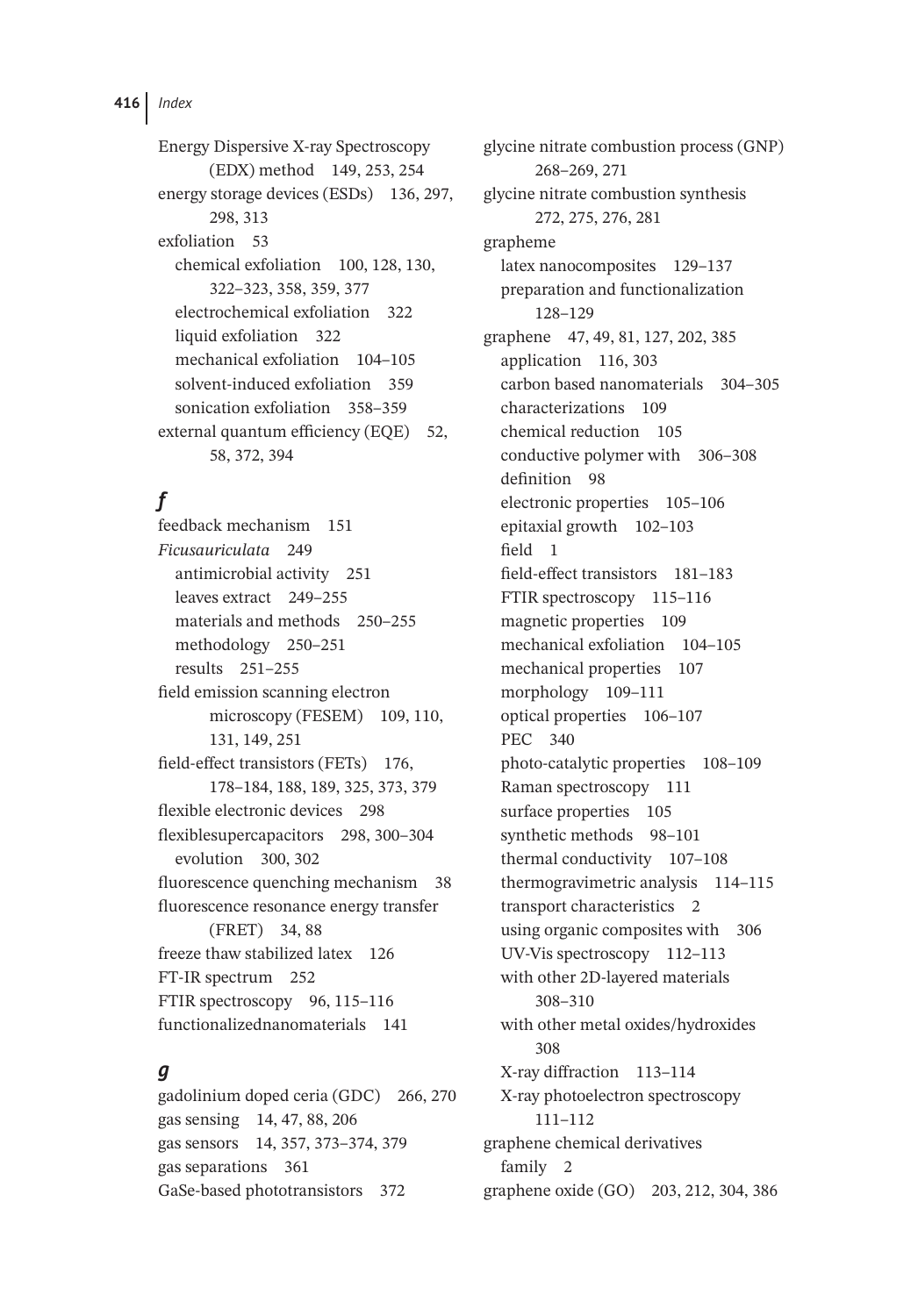applications 88 characterized and properties 84–89 definition 84 properties 87 dispersibility 87–88 electrochemical properties 88 electronic properties 88 mechanical properties 88 morphological properties 87 optical properties 87–88 rich chemical active group 87 toxicity 87 radionuclides removal 24–28 co-remediation anionic  $\text{SeO}_4^2$  and cationic  $Sr^{2+}$  26–28 sorption of Eu(III) 25-26 U(VI) removal 24–25 reduction and functionalization 6–13 structure 84–87 synthesis 22–24 co-precipitation 22–23 hydrothermal preparation 23–24 nanosheets 24 synthesis methods and chemistry alteration 3–6 synthetic 84 graphene oxide nanosheets 213, 392 graphite applications 84 definition 81–82 properties 82–83 structure 82–83 synthetic 82 graphitic carbon nitride  $(g-C_3N_4)$  158, 200, 209, 294, 383, 387 green method of nano-composites synthesis 241, 242 of nanoparticles synthesis 236–241 green nanotechnology 249, 291 greener nanotechnology 235

## *h*

heterogeneous electron transfer 340 heterogeneous photocatalysis 109, 292–293

hevea plus MG latex 126 hexagonal boron nitride (h-BN) 1, 182, 188–189, 200, 370, 383 hexagonal boron nitride nanosheets (h-BNNs) 38 high electrical conductivity 37, 50, 201, 219, 303, 306, 339, 375 High-Resolution Transmission Electron Microscopy (HR-TEM) mode 110, 149, 241, 251 Hummers process 31 hyaluronic acid (HA) 36, 209 hydrophilicity 32, 39, 209, 216 hydrophobic functional group 21 hydrothermal method 23–25, 205, 235, 267, 277, 278, 290, 343, 392, 395, 398, 401 hydrothermal/solvothermal method 343

# *i*

immune therapy (ImT) 73-75 industrial applications 128, 291, 322 Infra-Red spectroscopy (IR) 49, 51, 56, 57, 145–146, 241, 251, 252, 255, 290 intermediate temperature solid oxide fuel cells (IT-SOFCs) 266, 269–270 ion-intercalation exfoliation 161

# *k*

Kelvin Probe Force Microscopy (KPFM) 152

# *l*

Langmuir–Blodgett method 358, 359 laser ablation synthesis 288 latex 125 freeze thaw stabilized latex 126 hevea plus MG latex 126 polymer latex 136, 137 radiation vulcanized latex 126 synthetic latex 127 latex co-coagulation method 129 layered double hydroxides (LDHs) 22, 24, 29, 200–202, 205, 210 light-catalyst interaction 337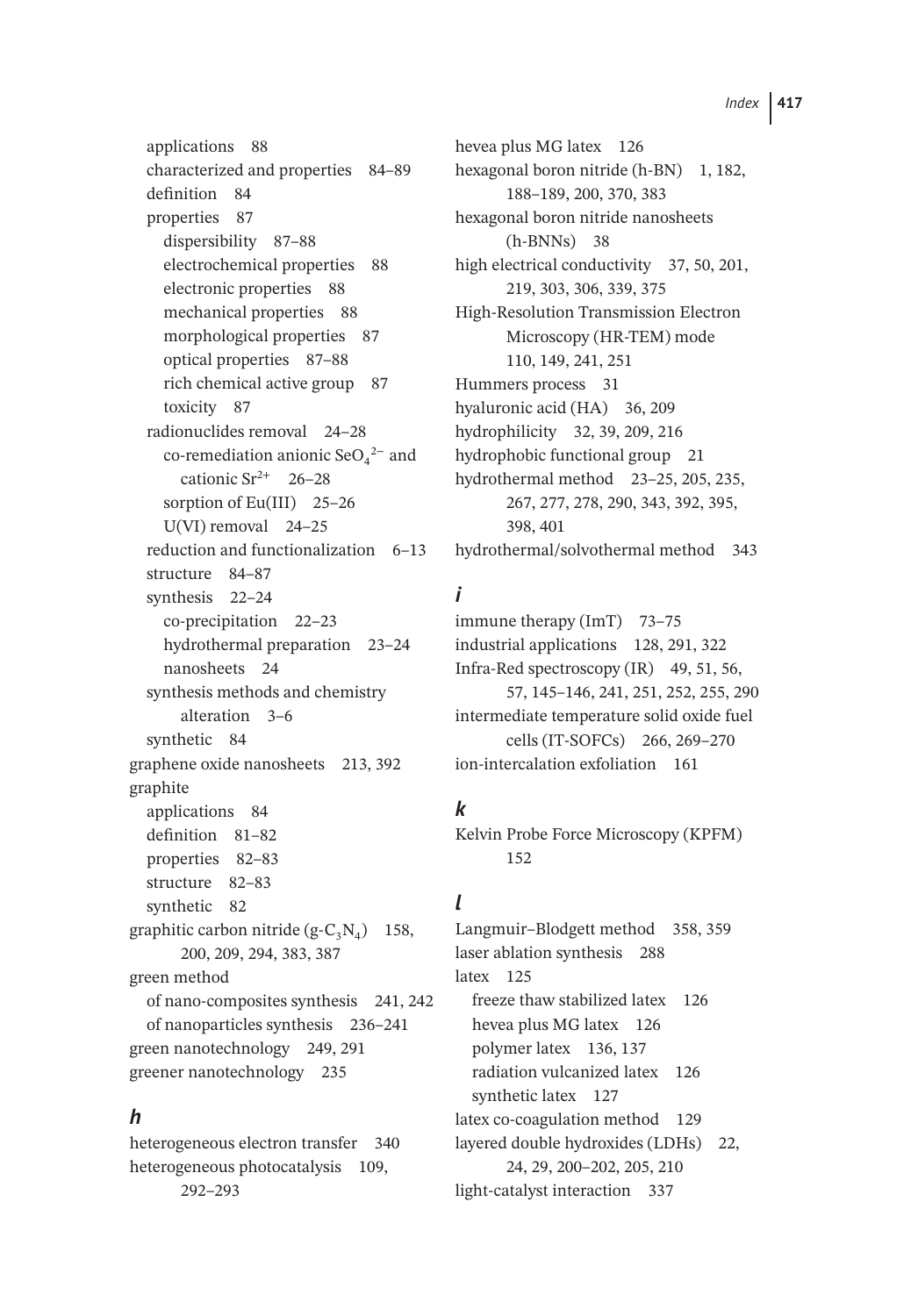liquid exfoliation method 53, 161, 207, 322, 323, 393 lithium-ion batteries 374 longitudinal mode 258 low-pressure CVD (LPCVD) 182, 324

#### *m*

material library 200 mechanical cleavage 6, 160–161, 203 mechanical exfoliation method 359 medicine 31, 41–43, 73, 98, 241, 285, 291 metal conduct electricity 369 metal nanoparticles (MNPs) 64, 66, 145, 146, 153, 236, 399 metal organic frameworks (MOFs) 47, 162, 175, 201, 208, 357–363, 383 metal oxide semiconductor field-effect transistors (MOSFETs) 181, 183 metal-organic CVD (MOCVD) 324 metal-organic frameworks (MOF) 357 applications 361–362 biomedicine 362 catalysis 362 energy conversion and storage 361–362 gas separations 361 sensing platforms 362 bottom-up method 359 interfacial synthesis method 360 liquid-air interfaces 360 liquid-liquid interfaces 360 sonication synthesis method 360–361 surfactant-assisted method 360 template method 360 characteristics 357 composites 362–363 synthetic strategies 357–361 top-down method 358 chemical exfoliation 359 Langmuir-Blodgett method 359 mechanical exfoliation method 359 solvent-induced exfoliation 359 sonication exfoliation 358–359 microwave irradiation method 344

modern 2D nanomaterial 202 molecular beam epitaxy 325 molybdenum disulfide  $(MoS<sub>2</sub>)$  36 based resistive memories 187–188 fibers 42 molybdenum metal 36 MXenes 31, 39, 42, 47, 48, 50, 63, 158, 161, 175, 200, 202, 206, 210, 211, 214, 220, 370, 383

## *n*

nanocarriers 74, 161, 199, 200, 208, 217, 362 for drug loading and releasing 200 nanocrystalline materials 285 nanoelectronics 176, 178, 183, 291 nanoengineered (NE) hydrogels 41 nanographene oxide (nGO) 31, 35, 38, 159, 209 nanomaterials 157 classification 286–290 definition 286 nanoparticles 249 metal nanoparticles (MNPs) 64, 66, 145, 146, 153, 236, 399 zinc-oxide nanoparticles (ZnONPs) 251–255 nanosheets (NSs) 33 graphene oxide nanosheets 213, 392 NGO nanosheets 159 WS<sub>2</sub> nanosheets 38, 218, 324 nanostructured materials 157, 235–244 nanostructured synthesis 236–241 nanotechnology 73, 157, 199, 235, 249 history 286 in warfare 291 NGO nanosheets 159 nuclear magnetic resonance spectroscopy 145

## *o*

one- dimensional (1-D) 157, 286, 287, 341, 370 optical spectroscopy 144–145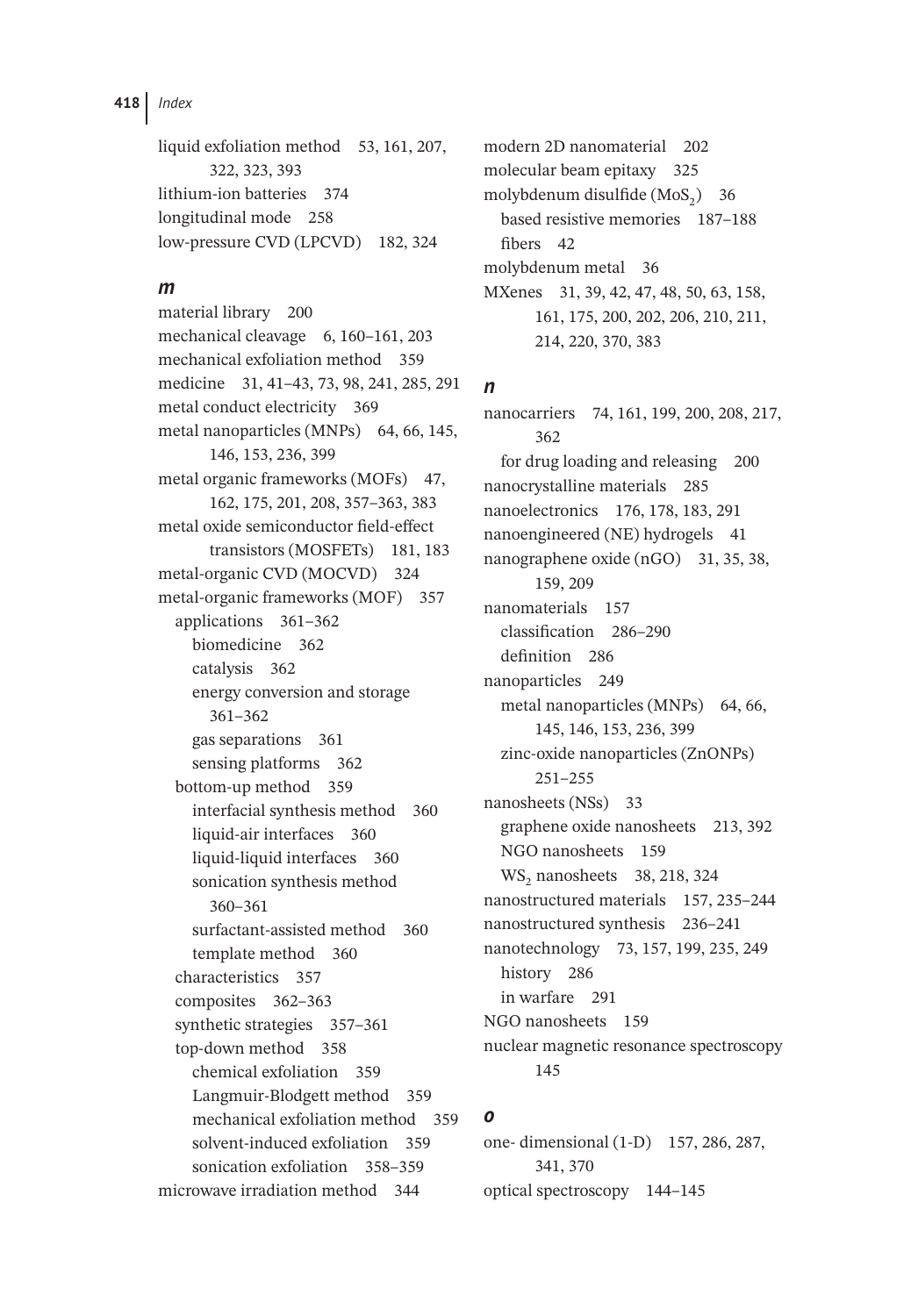# *p*

p-glycoprotein (P-gp) expression 36 palladium (Pd) 63, 149, 158, 159, 202 perovskite NKN 47, 186, 259–262, 387, 394 pH dependency 340 photoacoustic tomography (PAT) 35, 36 photocatalysis 2D nanomaterials 293–294 application 291–294 basic principle 292 history 292 photocatalytic dye degradation 384, 397–401 photocatalytic hydrogen production 293, 391–395 photoconductive gain 52 photocurrent generation mechanisms 50 photodetectors (PDs) 371 characterization parameters 51–52 detectivity 52 external quantum efficiency 52 gain 52 noise equivalent power 52 response time 52 responsivity 51–52 graphene 49 2D heterostructures 56–58 2D materials BP 55 graphene 55–56  $MoS<sub>2</sub> 55$ MXenes 50 physical mechanism enabling photodetection 50–51 synthesis method 53 chemical vapor deposition 53–55 liquid exfoliation 53 mechanical exfoliation 53 traditional semiconductors 47 transition metal dichalcogenides 49 Xenes 50 photodynamic therapy (PDT) 31–34, 63, 65, 159, 162, 209, 215–218

2D nanomaterials application 217–218 photosensitizer 217–218 mechanism 215–217 photoelectriceffect 146 photoelectrocatalysis 383–402 photoelectrocatalytic hydrogen production 395–397 photoelectrochemical (PEC) water splitting application 335 catalyst/electrode 336–337 grapheme metal oxide composites 345–348 nanocomposites 341–342 synthesis 342–345 graphene 340–341 photo-anode/cathode 335–336 photo-electrochemical water splitting 337–340 properties 336 photosensitizer (PS) 32, 34, 64–67, 71, 162, 163, 210, 215–218, 392 photothermal therapy (PTT) 31–34, 63–76, 163, 201, 207, 209, 211, 214, 220, 330 phototransistor 55, 56, 371–372 physical vapor deposition 162, 181 planar supercapacitors 303 plasmonic metal nanoparticles composite materials 399 platinum (Pt) 186, 336 poly acrylic acid (PAA) 38 poly(ethylene glycol) (PEG) 31–37, 42, 67–70, 75, 163, 209–211, 218, 241, 330 polyethylene imine (PEI) 34, 36, 37, 75 polyethylene terephthalate (PET) 34, 36, 39, 102, 188 polymer latex 136, 137 polymer lattices 125–127, 137 porous medium 357 post-graphene materials 47 powder microstructure BET analysis 278 EDAX analysis 277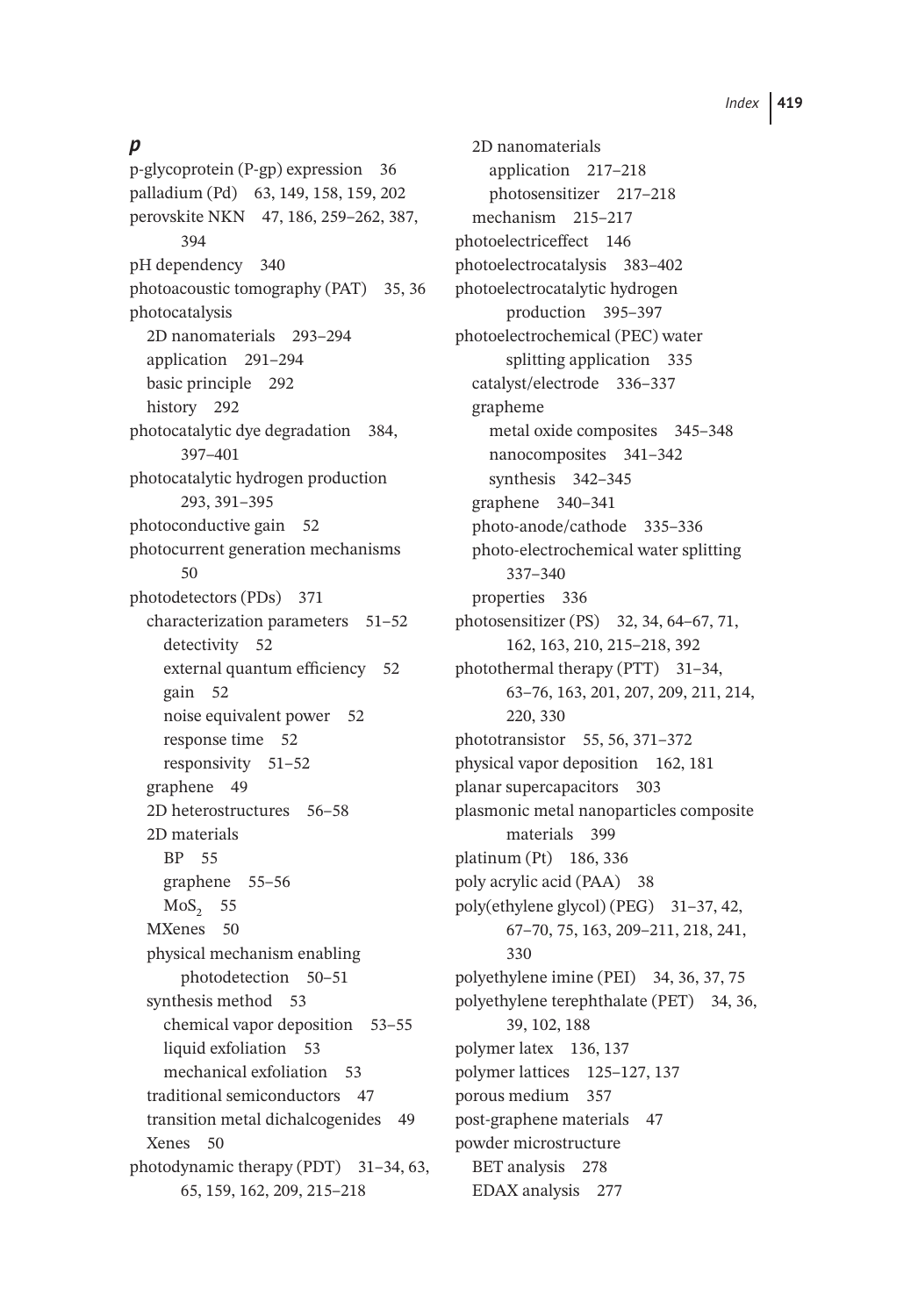powder microstructure (*contd*.) SEM analysis 276–277 TEM analysis 277 powder synthesis process 270–271 pre-vulcanized latex (PVL) 126 printed flexible electrodes 310 pristine 2D metal oxide nanomaterials 388 pseudocapacitors (PCs) 300 pure ceria oxide 267

# *r*

radiation vulcanized latex 126 radiation vulcanized natural rubber latex (RVNRL) 126, 133, 135 radiotherapy 63, 64, 65, 66, 68–70, 162, 199, 209, 215 Raman spectroscopy 111, 145–146 reduced graphene oxide (rGO or RGO) 6, 31 definition 89 electrochemical method 95 photo-catalytic method 94 properties 97–98 structure 95–96 synthesis 89–90 thermal and hydrothermal reduction 90–94 Refractive Index (RI) 142–144 regenerative medicine 31, 41–43 Remnant Polarization 258–261 response time (τ) 49, 52, 55, 58

## *s*

samarium doped ceria (SDC) 266–267 application 269 additional anode layer 270 composite anode 269 composite cathode 270 interlayer 270 SOFC electrolyte 269 glycine nitrate combustion process 268–269 synthesis 267–268

scanning electron microscopy (SEM) 87, 109–111, 129, 132, 136, 147–150, 241, 251, 254–255, 276, 290 scanning transmission electron microscopy (STEM) 147, 150–151 scanning tunneling microscopy (STM) 147, 150, 151 secondary electrons (SE) 147, 148 secondary metabolites 249 self-assembly 22–24, 26, 38, 162, 289, 343–344, 398, 401 sensors 14, 37, 98, 116, 136, 175, 183, 258, 287, 297, 317, 329, 342, 357, 362, 371, 373–374, 379 silicon(Si) 2, 12, 15, 99, 100, 106, 108, 151, 176, 180–182, 184, 217, 318, 330, 375, 396, 397 silicon carbide (SiC) 99, 102, 103, 181, 379, 392 single-layer graphene 105, 110, 111, 161, 187, 307 sol-gel method 289, 342 nanoparticles synthesis 236 of nano-composites 241 solid oxide fuel cell (SOFC) 265–281 solution mixing method 342, 345 sonication exfoliation 358–359 sonodynamic therapy (SDT) 64, 65, 70–73, 209 spintronics 317, 329, 330 stirring 87, 126, 236, 241, 250, 271, 359 supercapacitors (SCs) 298, 376 novel technologies 310–311 types 298–301 superconductivity 205, 321 surface area 13, 31, 33, 37-38, 41, 64, 67, 88, 104–105, 109, 128, 144, 159–160, 163, 201, 203, 209, 216–218, 274, 276, 278–280, 285, 288, 292, 298, 300, 303–304, 307, 313, 325, 329–330, 336, 361–363, 377–378, 387, 401 surface dynamic 201 Surface Enhanced Raman Spectroscopy (SERS) 146, 235, 249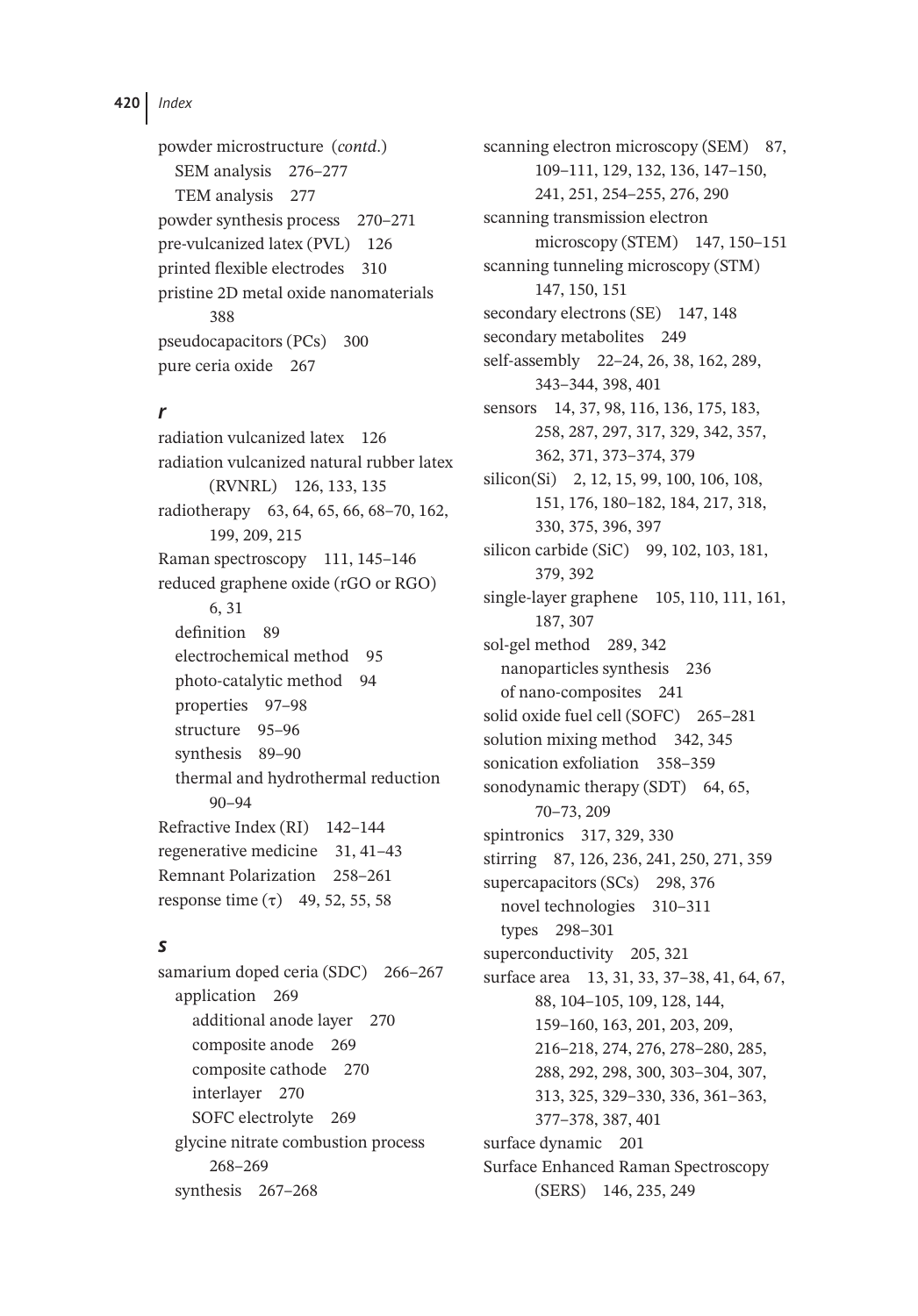synthetic graphite 82 synthetic latex 127

#### *t*

temperature 340 intermediate temperature solid oxide fuel cells 266, 269–270 and Pressure 340 tetrapropylammonium hydroxide (TPAOH) 161 thermal conductivity 107, 108, 127, 130, 137, 203, 288, 321, 341 thermal stability 107, 114, 115, 159, 244, 300, 339, 375 thermo-gravimetry and derivative thermo-gravimetry (TG-DTG) 271–274 thermogravimetric analysis (TGA) 109, 114–115, 133, 136 thermos-gravimetric (TG) 271–274, 290 Three Phase Boundary area (TPB) 265, 266, 269, 270 three-dimensional (3-D) 286, 287 tissue engineering 31, 41–43, 200, 208, 209, 219–220 top-down approach 288 arc discharge synthesis 289 laser ablation synthesis 288 mechanical milling 289 top-down method 160 chemical intercalation and exfoliation  $322$ electrochemical exfoliation 322–323 ion-intercalation exfoliation 161 liquid exfoliation 322 mechanical cleavage 160–161 metal-organic frameworks 358 chemical exfoliation 359 Langmuir-Blodgett method 359 mechanical exfoliation method 359 solvent-induced exfoliation 359 sonication exfoliation 358–359 micromechanical exfoliation 321–322 selective etching 161

thinning by thermal annealing, laser and chemical etching 323 ultrasonication 161 top-down technique 99, 286 transition metal dichalcogenides(TMDCs) 47, 49, 63, 141, 144, 158, 176–179, 181, 183–185, 200, 203–205, 293, 318, 321–325, 327, 329, 330, 397 transition metal dichalcogenides (TMDs) 47–49, 55, 63, 141, 162, 176, 183–184, 200–205, 208, 210, 218, 220, 293, 318, 321, 397 transmission electron microscopy (TEM) 9, 26–27, 85, 109–111, 147, 149–151, 213, 241, 251, 254, 277, 290, 394 transmission mode 150 tumor associated antigens (TAAs) 73 tumor micro environments (TME) 66, 73 two dimensional MXenes 39 two- dimensional (2-D) 286–288 two-dimensional (2D) bismuth (III) sulfide  $(Bi_2S_3)$  69, 158, 159, 209 two-dimensional (2D) nanomaterials 31, 201, 383

#### *u*

ultrasonication 104, 105, 161, 306, 322 UV-Vis spectroscopy 96, 112, 241

#### *w*

water splitting reaction 338–340, 391 wet chemistry 162 WS<sub>2</sub> nanosheets 38, 218, 324

#### *x*

X-ray computed tomography (CT) 35, 36 X-ray diffraction (XRD) 85, 113–114, 251, 271, 272, 290 X-ray photoelectron spectroscopy (XPS) 85, 111–112, 146, 185, 290 X-ray techniques 152–153 Xenes 31, 39, 42, 47, 48, 50, 63, 158, 161, 175, 177, 200, 202, 206, 210, 211, 214, 220, 370, 383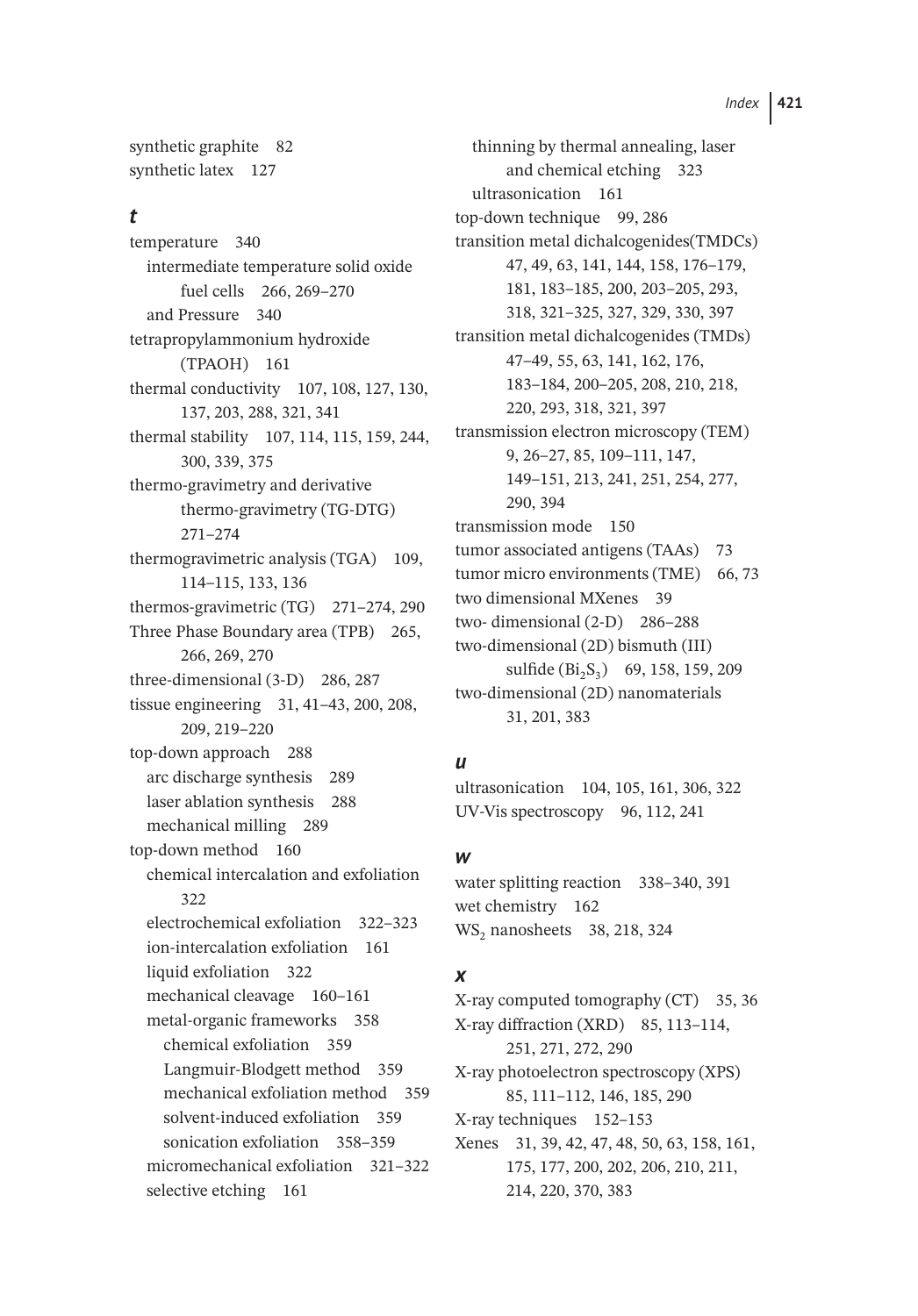# *z*

zero-dimensional (0-D) 157, 286, 287, 369 zinc-oxide nanoparticles (ZnONPs) antibacterial activity 254–255 SEM analysis 254 TEM analysis 254 XRD analysis 251–252

FT-IR spectrum 252–253